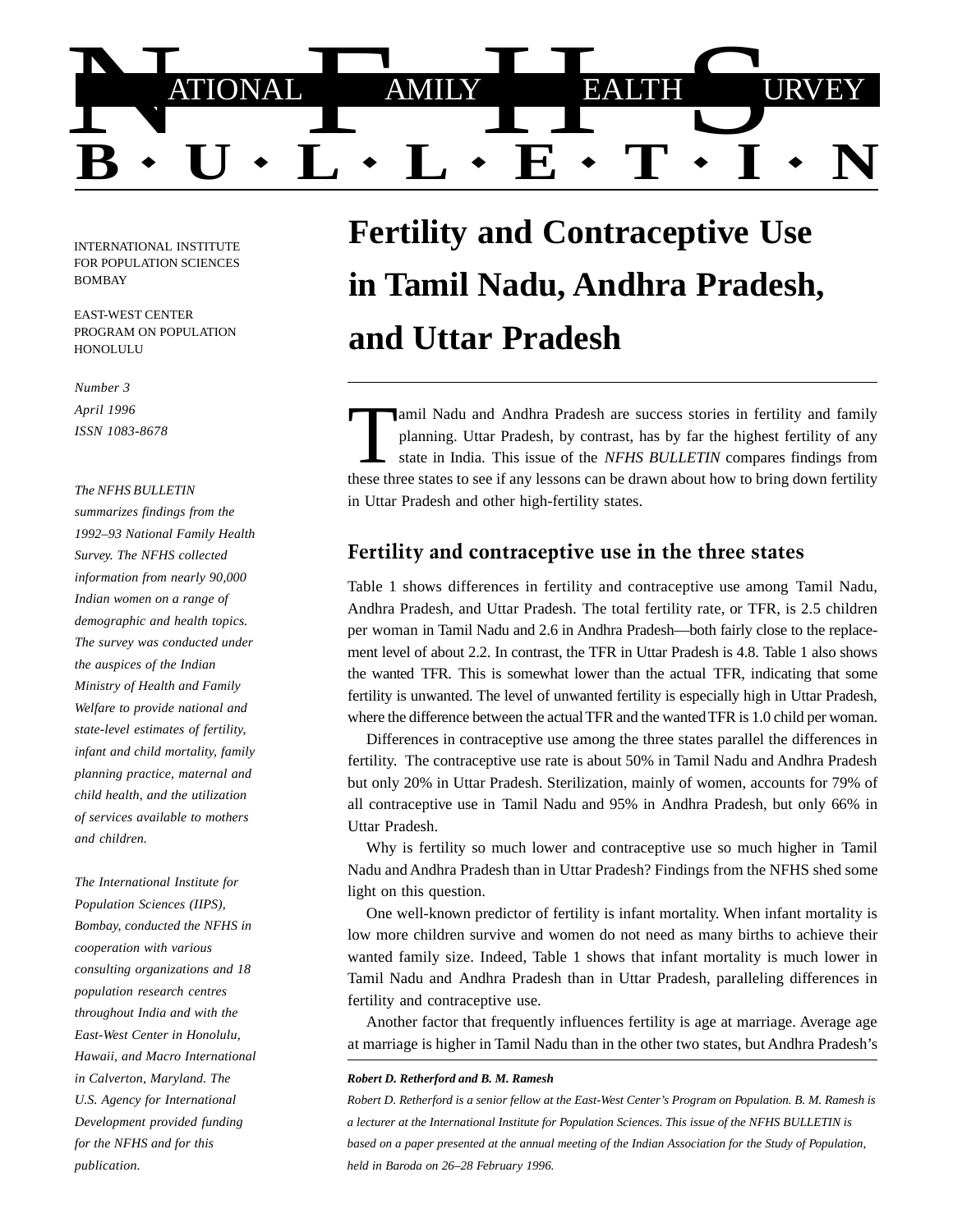relatively low fertility cannot be accounted for by higher age at marriage. The median age at marriage in Andhra Pradesh is the same as in Uttar Pradesh, and the median age at first birth is actually lower. Table 1 shows that women in Andhra Pradesh not only start childbearing early but also complete their families early. The median age at sterilization is only 24.5 years—the lowest of any state of India.

 A third factor that often influences fertility and contraceptive use is utilization of maternal and child health (MCH) services. Table 1 shows that a much higher percentage of mothers receive

# **Table 1. Demographic and health indicators**

|                                                                             |      | Tamil Andhra         | Uttar |
|-----------------------------------------------------------------------------|------|----------------------|-------|
| Indicator                                                                   |      | Nadu Pradesh Pradesh |       |
| TFR                                                                         | 2.5  | 2.6                  | 4.8   |
| Wanted TFR                                                                  | 1.8  | 2.1                  | 3.8   |
| CPR, any method                                                             | 50   | 47                   | 20    |
| % sterilized                                                                | 40   | 45                   | 13    |
| % contraceptive use<br>due to sterilization                                 | 79   | 95                   | 66    |
| Infant mortality<br>(deaths/1,000 births)                                   | 68   | 70                   | 100   |
| Median age at:<br>Marriage (women<br>age 25–49)                             | 18.1 | 15.1                 | 15.1  |
| First birth<br>(women age $25-49$ )                                         | 20.1 | 17.9                 | 19.5  |
| Sterilization                                                               | 26.2 | 24.5                 | 29.6  |
| For births in past four years, % of:<br>Mothers receiving<br>antenatal care | 94   | 86                   | 45    |
| Mothers receiving<br>two doses tetanus<br>toxoid vaccine                    | 90   | 75                   | 37    |
| Births delivered in<br>a health facility                                    | 63   | 33                   | 11    |
| Births delivered by<br>a health professional                                | 71   | 50                   | 17    |
| % of children<br>$(12-23$ months)<br>fully immunized                        | 65   | 45                   | 20    |

antenatal care in Tamil Nadu and Andhra Pradesh than in Uttar Pradesh. In Tamil Nadu and Andhra Pradesh, births are also more likely to be delivered by health professionals, and children are more likely to be vaccinated. By contrast, Andhra Pradesh is closer to Uttar Pradesh in terms of the percentage of births delivered in a health facility. For the most part, however, differences in utilization of MCH services parallel the differences in fertility and contraceptive use. The strength of MCH services—as measured by utilization rates can be viewed as an indirect indicator of the strength of family planning services since to a considerable extent both services are provided by the same health and family welfare workers, most notably the auxiliary nurse-midwives.

Turning to socioeconomic factors, urban-rural differences do not appear to play a major role in accounting for the differences in fertility and contraceptive use. Table 2 shows that all three states have a similar proportion of women living in urban areas. Differences in women's educational attainment may account for some of the differences in fertility and contraception, but only between Tamil Nadu and Uttar Pradesh. Rather surprisingly, the percentage of females age 6 and over who are illiterate is almost as high in Andhra Pradesh as it is in Uttar Pradesh, and the percentage of girls age 6–14 who are attending school is almost as low.

The percentage of ever-married women who work (other than their own housework) is much higher in Tamil Nadu and Andhra Pradesh than in Uttar Pradesh. The percentage of women who "work for someone else" (as opposed to working on a family farm or business or being selfemployed) is also much higher. Women who work for someone else often work outside the home and tend to have lower fertility and higher rates of contraceptive use, in part because work competes with childcare for their time and attention. The

### **Table 2. Economic and social development indicators**

| Indicator                                                    |    | Tamil Andhra<br>Nadu Pradesh Pradesh | Uttar |
|--------------------------------------------------------------|----|--------------------------------------|-------|
| % urban (1991)                                               | 34 | 27                                   | 20    |
| % illiterate<br>(females age $6+$ )                          | 44 | 62                                   | 69    |
| % attending school<br>(females age $6-14$ )                  | 79 | 55                                   | 48    |
| % working (ever-<br>married women)                           | 47 | 53                                   | 13    |
| % "working for<br>someone else"<br>(ever-married women)      | 35 | 29                                   | 3     |
| % landless (rural<br>households)                             | 22 | 56                                   | 59    |
| % with electricity<br>(households)                           | 64 | 62                                   | 32    |
| % regularly exposed<br>to mass media<br>(ever-married women) | 78 | 75                                   | 35    |
| % population below<br>poverty line (1987–88)                 | 34 | 32                                   | 35    |

differences among the three states in women's work patterns may explain some of the differences in fertility and contraceptive use.

According to the Centre for Monitoring Indian Economy, the percentage of the population below the poverty line in 1987–88 was about the same in all three states. Table 2 shows that fewer rural women are landless in Tamil Nadu than in Andhra Pradesh or Uttar Pradesh. However, the percentage landless is about the same in the other two states, indicating that differences in land ownership do not explain differences in fertility and contraceptive use.

Overall, differences in living standards are small. The three states differ little in terms of several additional indicators of poverty or wealth (not shown)—the percentage of households that obtain drinking water from a pump or pipe, have toilet facilities, use wood as a cooking fuel, own various consumer goods, or have *pucca* houses (built of high-quality materials).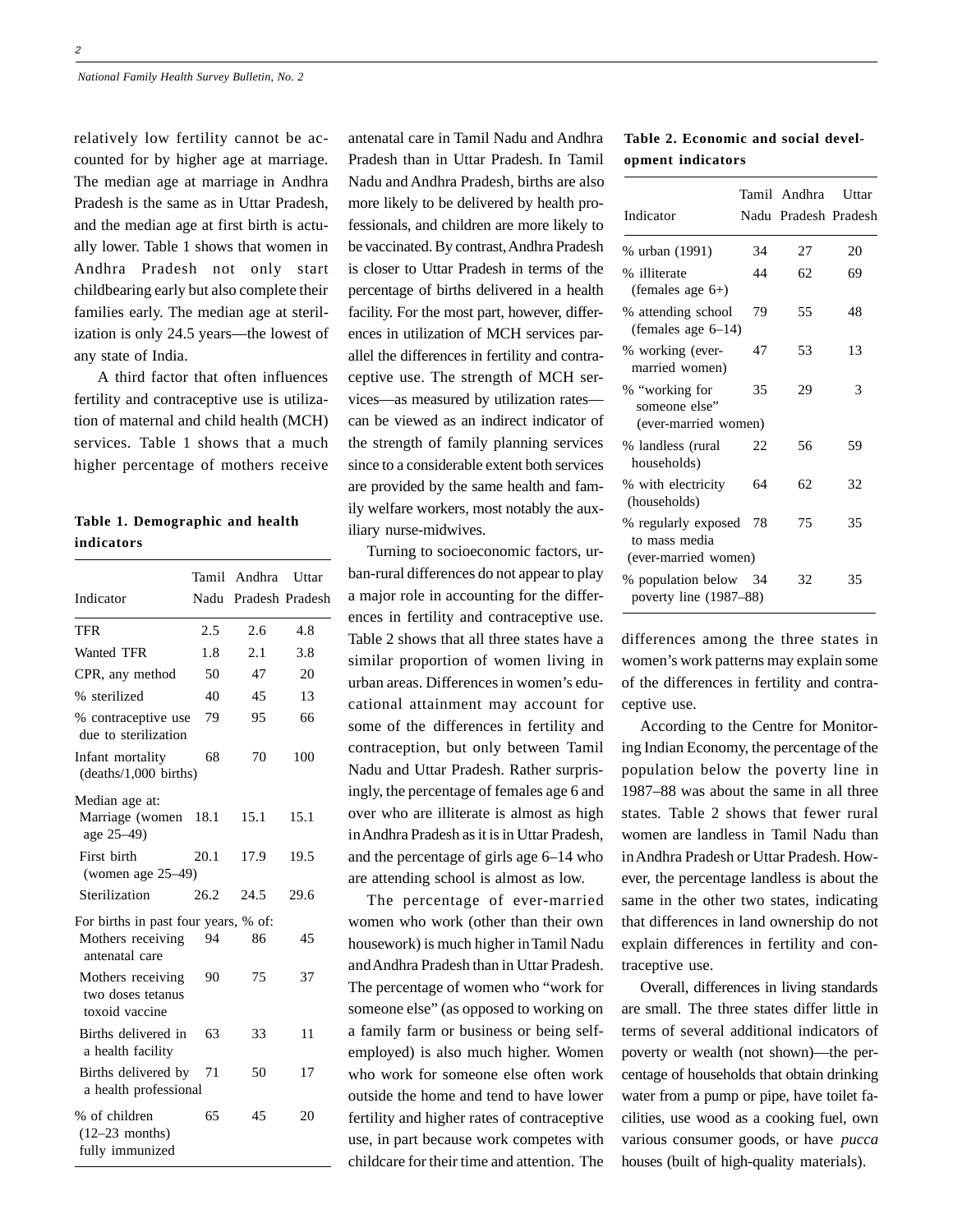3

Two specific socioeconomic indicators do show strong differences, however. In Tamil Nadu and Andhra Pradesh, many more households have electricity and many more ever-married women are regularly exposed to the mass media than in Uttar Pradesh. Electrification and media exposure are linked of course, because the main sources of media exposure—televisions and radios—are usually powered by electricity.

# Analysis of data from 17 states

It is hazardous to generalize from findings for only three states. We therefore decided to undertake a multiple regression analysis of data from 17 states to see if the conclusions reached from the threestate comparison could be confirmed. This analysis is based on aggregate, statelevel data from Andhra Pradesh, Assam, Bihar, Gujarat, Haryana, Himachal Pradesh, Jammu region, Karnataka, Kerala, Madhya Pradesh, Maharashtra, Orissa, Punjab, Rajasthan, Uttar Pradesh, Tamil Nadu, and West Bengal.

We consider two response variables: total fertility rate (TFR) and contraceptive prevalence rate (CPR), which is defined as the percentage of currently married women age 13–49 who are currently using any method of contraception. We include 12 predictor variables in the analysis: percentage literate (of females age 6+), percentage attending school (of females age 6– 14), percentage urban (of ever-married women age 13–49), percentage below the poverty line, infant mortality rate (of births that occurred during the five years before the survey), percentage "working for someone else" (of ever-married women age 13– 49), percentage of households with electricity, percentage regularly exposed to mass media (of ever-married women age 13–49), percentage of women age 20–24 who married before age 18, percentage

## **Figure 1. Scatterplot of observed TFR and CPR by predicted TFR and CPR for 17 states of India: National Family Health Survey, 1992–93**



Notes: Predicted values of TFR are calculated from the regression TFR = 5.11135 - .02729 ANC. Predicted values of CPR are from the regression CPR = .362 + .379 SCHOOL + .288 ANC. State designations are: Andhra Pradesh (AP), Assam (AS), Bihar (BH), Gujarat (GJ), Haryana (HR), Himachal Pradesh (HP), Jammu (JM), Karnataka (KA), Kerala (KE), Madhya Pradesh (MP), Maharashtra (MH), Orissa (OR), Punjab (PJ), Rajasthan (RJ), Uttar Pradesh (UP), Tamil Nadu (TN), West Bengal (WB).

of births during the four years before the survey that received antenatal care, percentage of births during the four years before the survey that were delivered by a health professional, and percentage of children age 12–23 months who are fully immunized.

Although all of these predictor variables have theoretical relevance, one cannot include 12 predictor variables in a multiple regression with only 17 data points and expect to get statistically significant results. We therefore employed stepwise regression to retain only those variables with coefficients that were statistically significant at the 5% level.

The percentage of births that received antenatal care (ANC) turned out to be the most powerful predictor of the total fertility rate. No other variable, when added as a second predictor, had a coefficient that was statistically significant at the 5% level. The final equation therefore turned out to be bivariate:

### TFR =  $5.11135 - .02729$  ANC,  $R^2 = .64$

This equation says that an increase of 10 points in the percentage receiving antenatal care results in a reduction in the total fertility rate of 0.3 child.